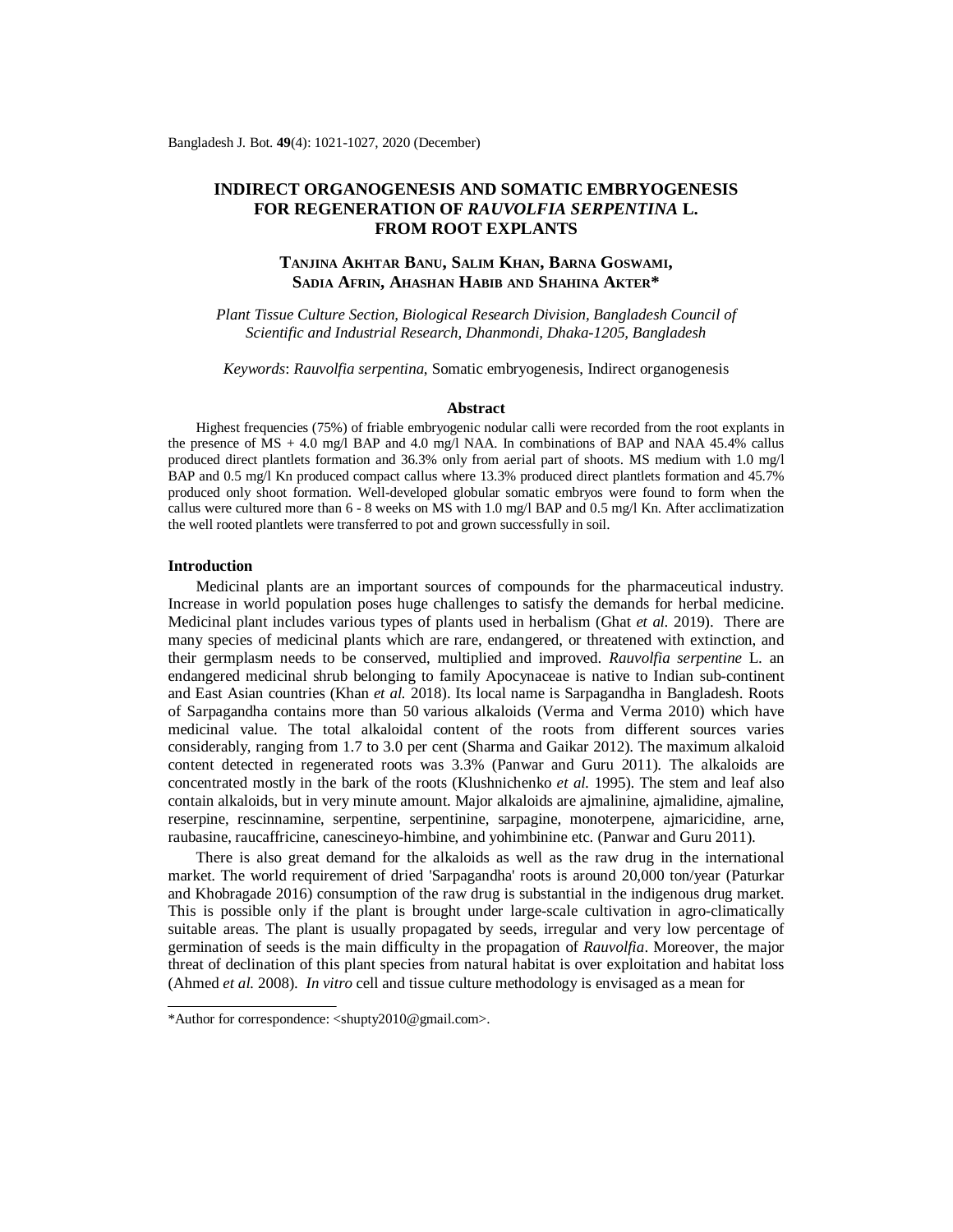germplasm conservation to ensure the survival of endangered plant species, rapid mass propagation for large scale re-vegetation, and for genetic manipulation studies. Secondary metabolites of *R. serpentina* have got potential application as therapeutics and during past few years considerable attention has been focused on the use of plant cell cultures as a source of secondary metabolites. If a small portion/section of tissue from a medicinally important plant is grown *in vitro* and produced callus culture, then secondary metabolites or drug can be directly extracted from the callus tissue without sacrificing the whole plant. So this alternative technique helps the conservation of medicinal plants in nature. There are a number of reports on *in vitro* regeneration of *R. serpentina* using leaf and nodal explants (Susila *et al.* 2013, Khan *et al*. 2018). But no report is available in Bangladesh using root explants. Various indole alkaloids and related constituents have been isolated from the roots of this plant which have significant biological activities (Itoh *et al*. 2005). Therefore, attempt was made to develop a regeneration system from the root explants of *R. serpentina* through indirect organogenesis along with somatic embryogenesis to obtain large number of plants as an alternative source of secondary metabolites in colossal quantity.

#### **Materials and Methods**

The root segment explants were collected from *in vitro* regenerated plantlets of *Rauvolfia serpentina* L. which were cultured in Plant Tissue Culture Laboratory of BCSIR, Dhaka. For the induction of calli from 0.5 to 0.8 cm root segments were excised from *in vitro* regenerated plantlets cultured on MS (Murashige and Skoog 1962) media containing 30 g/l sucrose and supplemented with BAP, NAA, IAA and Kn singly or in combinations. *In vitro* regenerated calli and embryogenic calli were sub-cultured regularly to fresh medium at an interval of 28 - 30 days for further multiplication. All *in vitro* grown cultures were maintained under illumination on a 16 hrs photoperiod at  $25 \pm 2$ °C. Fully regenerated plantlets from the callus were transplanted in soil and the regenerated shoots were excised and transferred to half strengths of MS with 0.2 mg/l IBA. The well rooted plantlets were then kept in room temperature for 2 - 3 days and transferred to plastic pot containing garden soil and compost in a ratio of 2 : 1 and was moistened them adequately for proper hardening.

#### **Results and Discussion**

Root segment as explants was tested for callus induction on MS medium with different concentrations and combinations of plant growth regulators. The morphogenetic responses of the callus cultures of root segment of *R. serpentina* varied conferring to the treatment. Several growth regulators like BAP, Kn, NAA, IAA, 2,4-D, IBA were added to culture media individually and in combination to find out their effect on regeneration. Embryogenic, rhizogenic and nonembryogenic callus were obtained on MS medium with different hormonal concentrations. Combinations of MS with  $BAP + Kn$  and MS with  $BAP + NAA$  showed the sign of response towards callus formation as well as morphogenesis (Tables 1 and 2).  $MS + 4.0$  mg/l  $BAP + 4.0$ mg/l NAA was found to produce highest callus formation (Table 1). Media containing higher (4.0 mg/l) BAP and NAA stimulated various type of morphogenesis (Table 2). Pandey *et al.* (2010) reported good regeneration response from leaf segment explants of *R. serpentina* on MS medium containing 1.0 mg/l BA + 4.0 mg/l NAA. Callus was induced from root explants of *R. serpentina*  using 2.0 mg/l BAP and 0.8 mg/l NAA and later induced to bud formation which further developed into shoots reported by Gomathi (2015). Goswami *et al*. (2018) also found good response using BAP and NAA in *Brassica juncea*.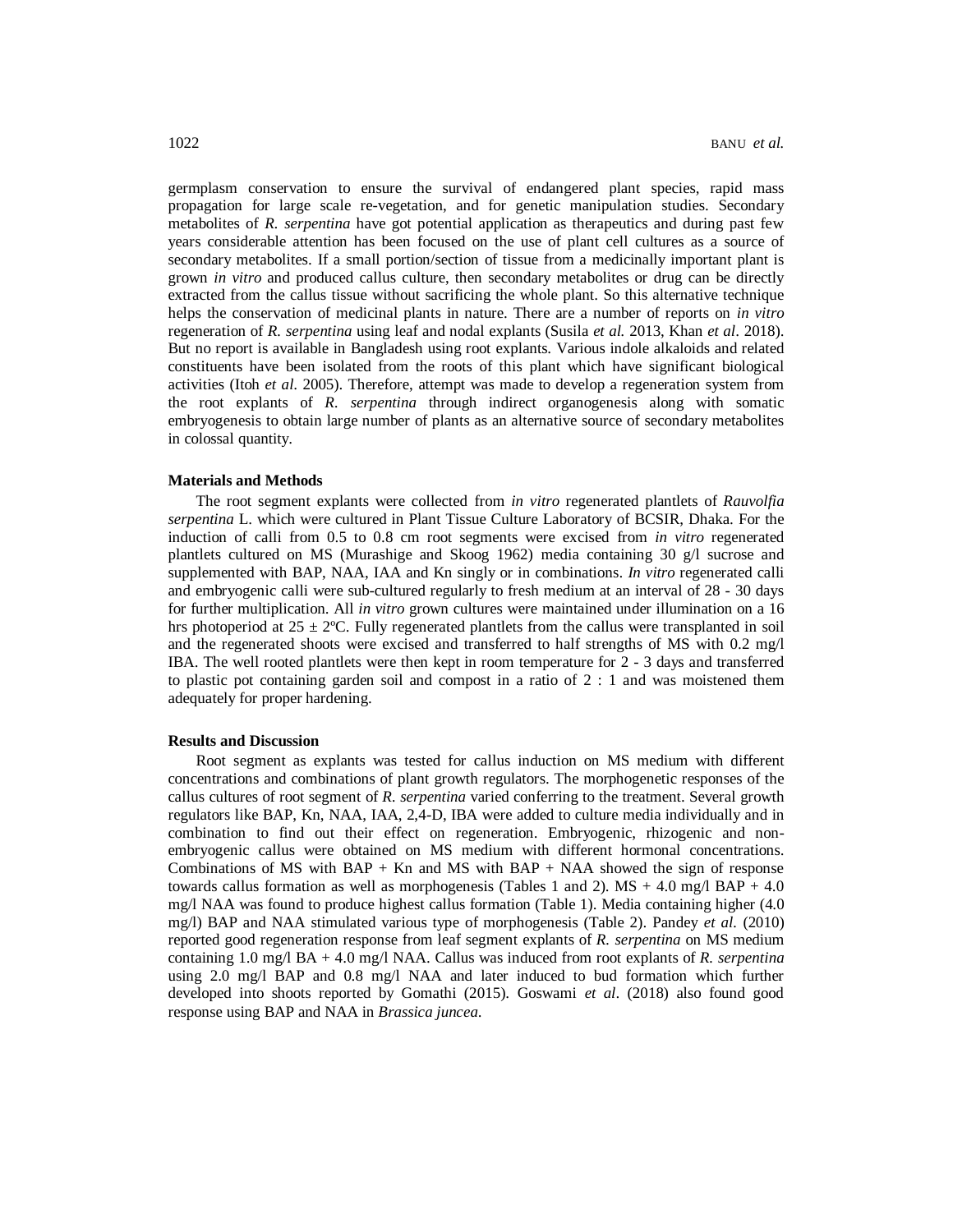#### INDIRECT ORGANOGENESIS AND SOMATIC EMBRYOGENESIS 1023

In the presence of BAP and NAA cream color or yellowish-white, friable and/or compact with nodular structures like embryogenic callus were induced within two weeks from the root segments (Fig. 1a). On the other hand, whitish or greenish color compact calli were produced in the presence of BAP and Kn supplemented media (Fig. 1b, Table 1). Chand and Sahrawat (2002) observed embryogenic nodular callus induction from root segments of *Psoralea corylifolia* L. on MS medium supplemented with BA and NAA. The root segment explants of *R. serpentina* showed interesting results on morphological variations. Direct plantlets formation was observed on MS with  $4.0 \text{ mg}/\text{BAP} + 4.0 \text{ mg}/\text{NAA}$  (Fig. 1c, d) where 45.4% callus showed complete plant-

| Media<br>combination                 | Intensity<br>of callus<br>formation | Nature of<br>callus                     | $%$ of<br>callus<br>formation | % of plantlets<br>regenerated<br>from callus |
|--------------------------------------|-------------------------------------|-----------------------------------------|-------------------------------|----------------------------------------------|
| $MS+2.0$ mg/l $BAP+0.5$ mg/l NAA     | $^{+}$                              | Brown, unorganized<br>callus            |                               |                                              |
| $MS+2.0$ mg/l $BAP+1.0$ NAA          | $+$                                 | Brown, unorganized<br>callus            | 12.5                          |                                              |
| $MS + 2.0$ mg/l $BAP + 2.0$ mg/l NAA | $+++$                               | Cream, friable callus                   | 46.8                          | 26.6                                         |
| $MS+4$ mg/l $BAP + 2$ mg/l NAA       | $^{+++}$                            | Cream. friable callus                   | 46.8                          | 32.3                                         |
| $MS+4$ mg/l $BAP + 4$ mg/l NAA       | $^{+++}$                            | Cream, friable callus                   | 75                            | 63.63                                        |
| $MS+1$ mg/l $BAP+0.5$ mg/l Kn        | $^{++}$                             | Greenish cream<br>compact callus        | 31.75                         | 40                                           |
| $MS+2$ mg/l $BAP+1.0$ mg/l Kn        | $+$                                 | Slow growing, whitish<br>compact callus | 26.6                          |                                              |
| $MS+2$ mg/l $BAP+2.0$ mg/l Kn        | $+$                                 | Slow growing, whitish<br>compact callus | 16.6                          |                                              |

**Table 1. Effect of different concentrations and combinations of growth regulator on induction of morphogenic callus from** *in vitro* **root explants of** *R. serpentina***.**

 $+=$  Slight callus formation,  $++$  = Good callus formation,  $++$  = Profuse callus formation.

**Table 2. Morphogenic responses observed on MS medium with various hormonal combinations.**

| Media                             | Morphogenic responses (%) from root embryogenic<br>callus of R. serpentina |                     |               |                 |  |
|-----------------------------------|----------------------------------------------------------------------------|---------------------|---------------|-----------------|--|
| combination                       | Whole<br>plantlets                                                         | Only aerial<br>part | Only<br>roots | Basal<br>callus |  |
| $MS + 2.0$ mg/l BAP+ 2.0 mg/l NAA |                                                                            | 12                  | 46            | 36.6            |  |
| $MS+4$ mg/l $BAP + 4$ mg/l NAA    | 45.4                                                                       | 36.3                | 72.7          | 72.7            |  |
| $MS+1$ mg/l $BAP+0.5$ mg/l Kn     | 13.3                                                                       | 45.7                | 46.6          | 36.6            |  |
| $MS+2$ mg/l $BAP+0.5$ mg/l Kn     |                                                                            | 33.3                | 45.6          | 70              |  |

lets or whole plantlet developments (Fig. 1e). In this arrangement of BAP and NAA aerial medium directly parts of shoots (36.6%) were found well formed (Fig. 1f). On MS with 2.0 mg/l BAP and 2.0 mg/l NAA vigorus rhizogenesis was found to form from the explants and occasionally only shoots were produced from the rooted structure (Fig. 1g). Sometimes only swelling and profuse roots were produced in the combinations of BAP and NAA (Fig.1h). In some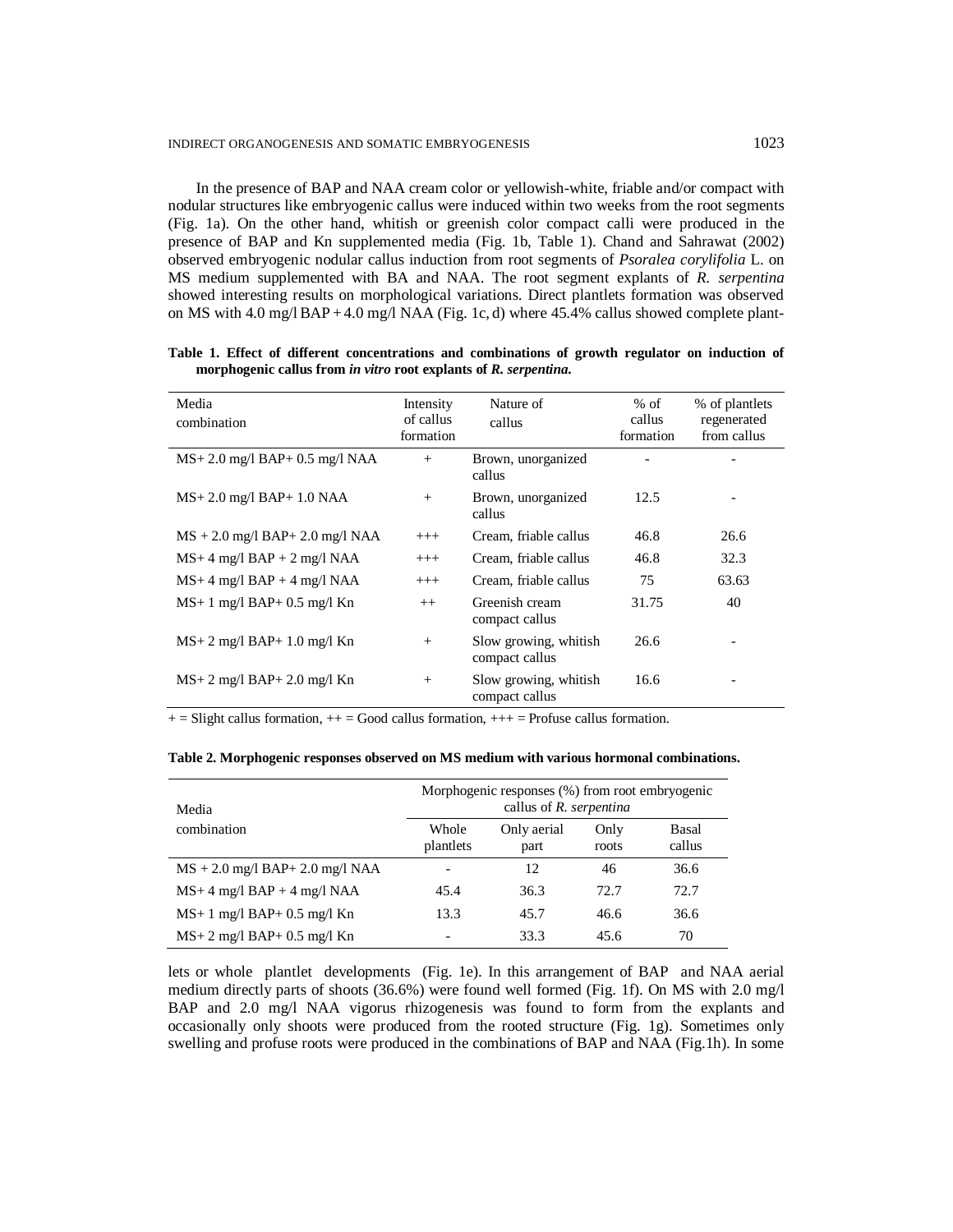instances cotyledonary-stage of somatic embryos was found to produce on MS with 4.0 mg/l  $BAP + 4.0$ 



Fig. 1(a-l). Embryogenic callus induction and plant regeneration from root segments of *R. serpentina* L. (a) Nodular like embryogenic callus (arrow) were formed from root segments on MS medium with 4.0 mg/l BAP and 4.0 mg/l NAA after 4 week of culture; (b) Compact callus were formed on MS with BAP and Kn supplemented media; (c & d) Regeneration of shoots and roots from embryogenic calli; (e) Fully developed plantlet (f  $\&$  g) showing the growth of only aerial part of shoots; h) Swelling and profuse roots; (i) Development of cotyledonary stages for the formation of a complete plantlets; (j) Cluster of plantlets with huge roots; (k) Formation of plantlets when the cluster of plantlets were sub-cultured separately; (1) Formation of only loosely arranged friable callus with roots.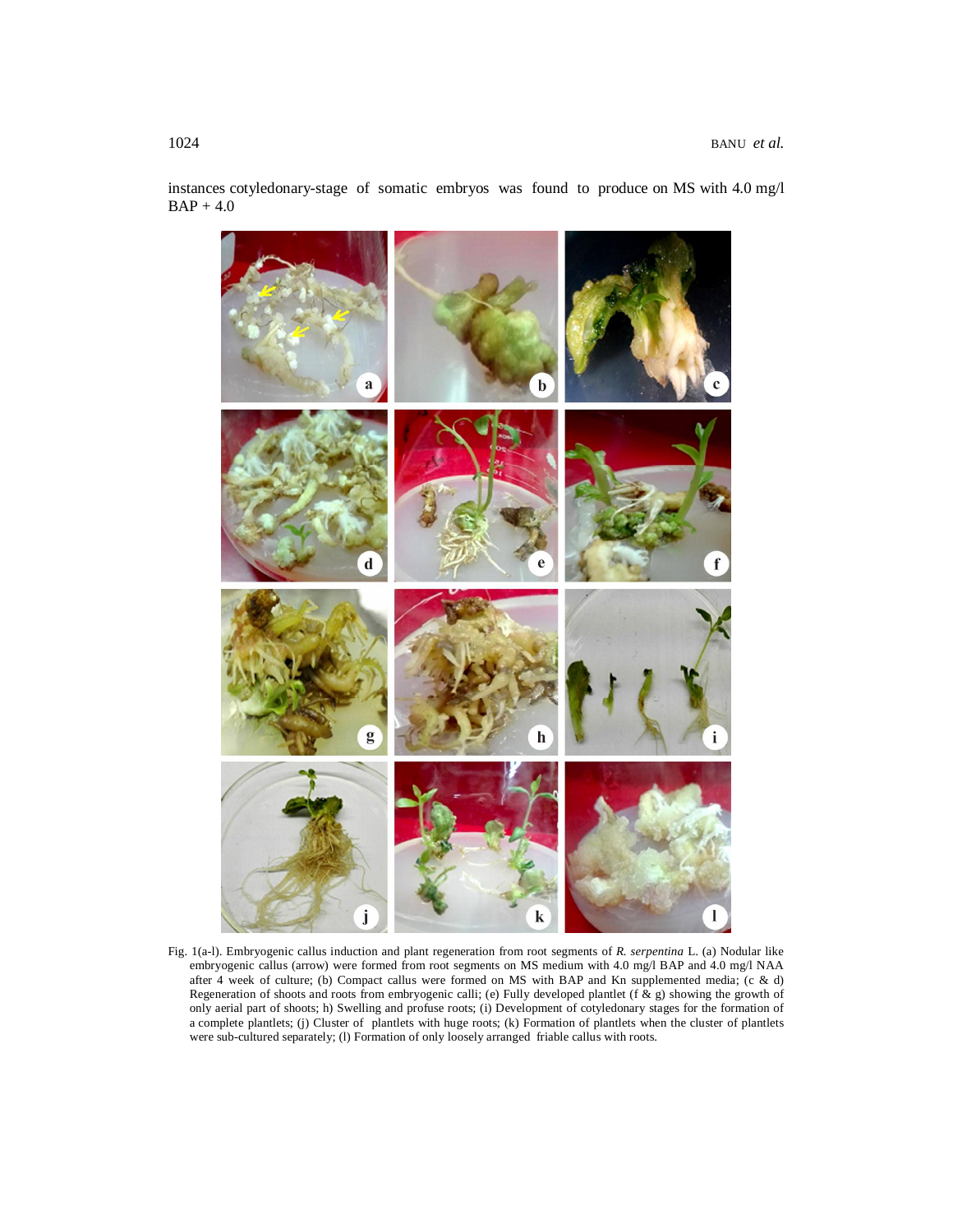#### INDIRECT ORGANOGENESIS AND SOMATIC EMBRYOGENESIS 1025

mg/l NAA supplemented from the root culture and finally produced mature plantlets (Fig. 1i). It was observed that huge number of roots were produced in a cluster of plantlets (Fig. 1j). When the cluster of plantlets was sub-cultured separately on fresh media, individual plantlets along with multiple shoots were produced (Fig. 1k). So often friable callus along with roots were observed on BAP and NAA supplemented medium (Fig. 1l). Singh *et al*. (2009) reported the formation of callus and somatic embryo from leaf segment of *R. serpentina* on MS medium supplemented with BAP and IAA. According to Salma *et al*. (2008) high frequency of 96.43% callus was induced when nodal segments from *in vitro* raised shoots were cultured on MS medium supplemented with 0.5 mg/l BA and 2.0 mg/l NAA.



Fig. 2(a-f). Plant regeneration and somatic embryo formation from root segment used as explant. (a) Callus induction followed by shoot formation from the callus on MS with 1.0 mg/l BAP + 0.5 mg/l Kn supplemented media; (b) Multiple shoot formation; (c) Whole plantlet formation from the callus; (d) Direct shoots were formed from the profuse roots; (e & f) Well-developed globular somatic embryos were produced from the callus after 6-8 weeks of culture initiation.

On the other hand, MS with 1.0 mg/l BAP  $+$  0.5 mg/l Kn produced comparatively compact callus than BAP and NAA in addition to the media. Among the callus 45.7% callus showed only aerial part of shoots (Fig. 2a, b) whereas 13.3% callus was found to produce the whole plantlet formation (Fig. 2c). In some instant in BAP and Kn supplemented media the root explants swelled and only shoots were initiated directly from the profused roots (Fig. 2d). Subandil *et al.* (2018) applied NAA and Kn to promote and to regulate the growth of explant of *R. serpentina* cultured. Bhadra *et al*. (2013) reported that green and granular callus was produced on MS + 3.0 mg/l BAP + 1.0 mg/l NAA + 1.5 mg/l Kn from nodal explants of *R. serpentina* while loose and friable callus were produced on 0.1 mg/l picloram and 1.0 mg/l Kn containing medium from the same explants.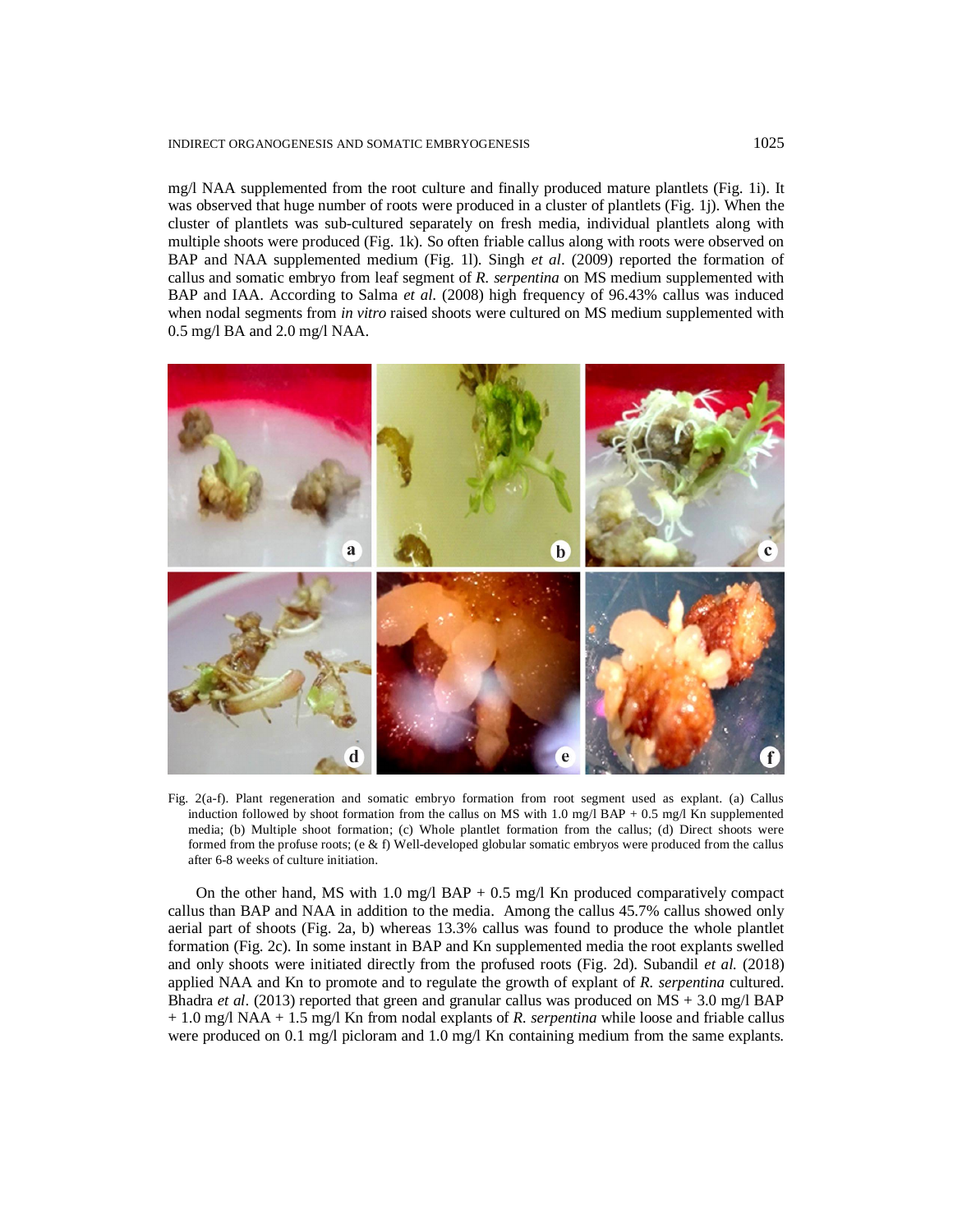In this combination of 1.0 mg/l BAP and 0.5 mg/l Kn well-developed globular somatic embryos were found to form when the callus was placed more than 6 - 8 weeks on the above-mentioned combination (Fig. 2e, f). It is widely accepted that somatic embryogenesis has many advantages over organogenesis such as good genetic stability and high propagation efficiency. Apart from that, somatic embryos of some plants can accumulate medicinal properties in gradients (Fulzele and Satdive 2003). But in the present experiment embryo like structures were failed to initiate plantlets when they were sub-cultured on PRG free MS medium. Germination of somatic embryos and regeneration into plants has been reported to be low for maximum species (Jayasankar *et al*. 2001) probably due to the structural abnormality of somatic embryos (Lee *et al*. 2002). *In vitro*  propagation through somatic embryogenesis has been reported in many medicinal plants such as *Eurycoma longifolia* (Sobri *et al.* 2005), *Ocimum basilicum* L. (Gopi and Ponmurugan 2006) as well as in a few spruce and pine species (Haggman *et al*. 2005). The aerial part of shoots were cultured on half strengths of MS with 0.2 mg/l IBA supplemented media for proper root formation. Similar to previous report (Khan *et al*. 2018), 80% shoots produced roots. Well rooted plants were transplanted properly in soil with small pots.

Very few reports on plant regeneration using root segment of *R. serpentina* via embryogenic callus proliferation are available. In the present study, best plantlets regeneration was achieved from root segments derived embryogenic calluses of *R. serpentina* when explants were transferred to MS medium containing 4.0 mg/l BAP and 4.0 mg/l NAA. The established regeneration system can be served as an alternative propagation method of *R. serpentina* to protect this endangered plant and to facilitate genetic modification. It can provide a ready supply of secondary metabolites, thereby alleviating pressure on existing resources already overexploited by uncontrolled harvesting.

#### **References**

- Ahmed ZU, Begum ZNT, Hassan MA, Khondker M, Kabir SMH, Ahmed M, Ahmed ATA, Rahman AKA and Haque EU 2008. Encyclopedia of Flora and Fona of Bangladesh, Angiosperms *Dicotyledons acanthaceae* - Asteraceae. Vol. 6, Asiatic Society of Bangladesh.
- Bhadra S, Bhowmik T and Singh P 2013. *In vitro* micropropagation of *Rauvolfia serpentina* (L.) Benth. through induction of direct and indirect organogenesis. Chittagong University Journal of Biological Sciences **3**(1): 01-09.
- Chand S and Sahrawat AK 2002. Somatic embryogenesis and plant regeneration from root segments of *Psoralea corylifolia* L., an endangered medicinally important plant. *In Vitro* Cell. Dev. Biol.-Plant **38**: 33-38.
- Fulzele DP and Satdive RK 2003. Somatic embryogenesis, plant regeneration, and the evaluation of camptothecin content in Nothapodytes foetida. *In Vitro* Cell. Dev.-Plant **39**: 212-216.
- Ghate VU, Gajendragadkar PM, Arun BJ 2019. Review of *Rauvolfia serpentina* (L.) Benth. Ex Kurz. International Journal of Research **8(6)**: 414-421.
- Gomathi M 2015. Micropropagation of *Rauwolfia Serpentina* for enchancement of reserpine production and its transgenecity. Review of Literature. PhD Thesis, Vivekananda College of Arts and Science for Women.
- Gopi C and Ponmurugan P 2006. Somatic embryogenesis and plant regeneration from leaf callus of *Ocimum basilicum* L. J. Biotechnol. **126**: 260-264.
- Goswami B, Hoque MI and Sarker RH 2018. *Agrobacterium*-mediated genetic transformation of oilseed *Brassica juncea* (L.) Journal of Natural Sciences Research **8** (Special Issue) for ICNST.
- Haggman H, Vuosku J, Sarjala T, Jokela A and Niemi K (2005). Somatic embryogenesis of pine species from functional genomics to plantation forestry. *In:* Somatic Embryogenesis: Plant Cell Monographs. Second edition. A Mujib, Smaaj J. New York: Springer-Verlag Berlin. pp. 119-140.